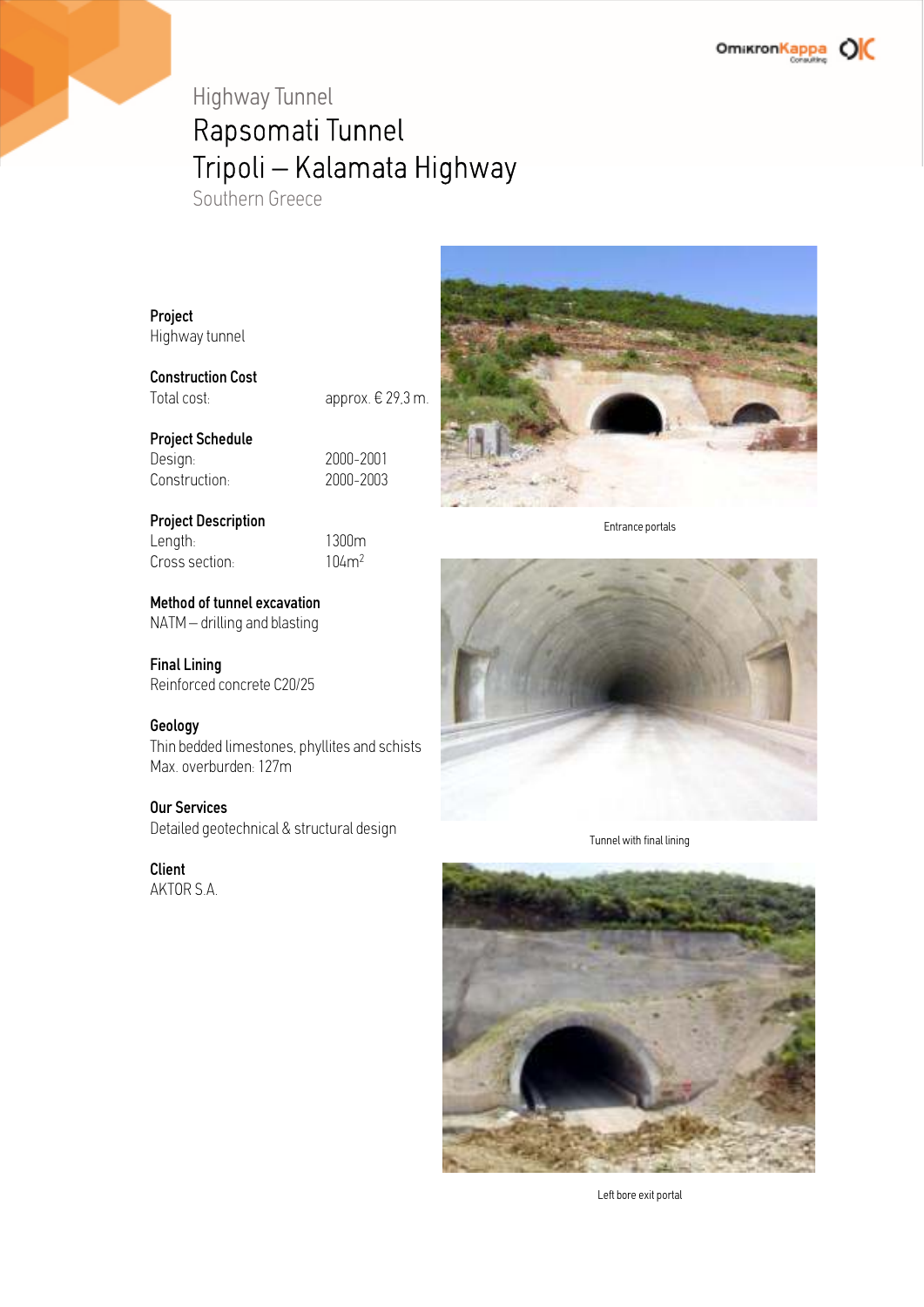### **OmikronKappa**

### **Structures**

## Cut & Covers and Lane Covers in sections A & B of Rapsomati Tunnel's exit N.R. Tripoli - Kalamata

Southern Greece

#### Project

Cut & Covers Structures – Lane Covers

#### Construction Cost

| Total cost:          | approx. $\epsilon$ 15,4 m. |
|----------------------|----------------------------|
| Cost of Lane Cover A | approx. $\epsilon$ 4,19 m. |
| Cost of Lane Cover B | approx. $\epsilon$ 11,2 m. |

#### Project Schedule

Design: 2008 Construction: 2008-2009

#### Project Description

Cut & Covers – Lane Covers founded in circular cross section columns and appropriate reinforced concrete piles

| Length of Lane Cover A: | 95m   |
|-------------------------|-------|
| Length of Lane Cover B: | 263m  |
| Maximum useful height:  | 9,40m |

#### Geology

Weathered mantle of limestones, thin bedded limestones pelites and shales

#### Our Services

- Evaluation of the geological geotechnical investigations
- Elaboration of geotechnical design
- Structural design of the lane covers
- Slope stability analysis for the temporary and permanent cut slope
- Dimensioning and design of lane cover's backfilling
- Detailed geotechnical & structural design
- Designs jointly elaborated by OMIKRON KAPPA CONSULTING S.A. and EDR GmbH, Munich

#### Client

MINISTRY OF E.PP.PW. GENERAL SECRETARIAT OF PUBLIC WORKS GENERAL DEPARTMENT OF TRANSPORTATION WORKS







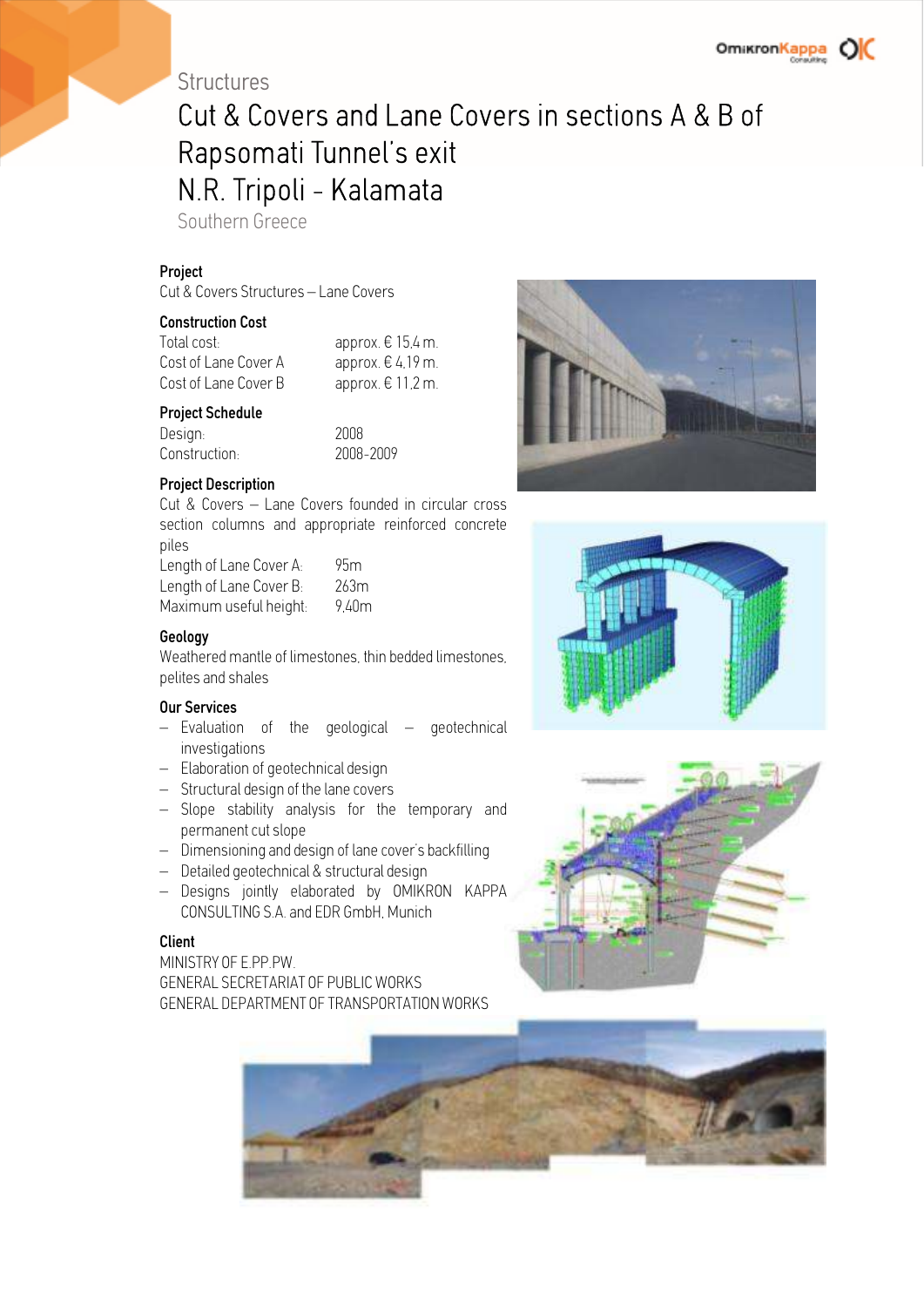# Highway Cut Slopes

### Rockfall Protection Design ATHINEO – LEFKTRO (RAPSOMATI) TRIPOLI – KALAMATA ROADWAY

Southern Greece

#### Project

Rockfall protection design at Athineo – Lefktro section (Rapsomati area) of the Tripoli – Kalamata road axis (Peloponnese)

#### Construction Cost

Total cost: approx. 0.5 m. €

#### Project Schedule

| Design:       | 2008 |
|---------------|------|
| Construction: | 2009 |

#### Project Description

Assessment of the cut slope stability and determination of the necessary support and rockfall protection measures Length: 450m

#### Geology

Rocky slopes of medium inclination with height up to 50m

Thin to medium bedded Limestones

#### Our Services

- Detailed geotechnical design
- Identification and evaluation of the potential slope failure mechanisms – elaboration of detailed stability audit
- Execution of stability analysis (rockfalls)
- Determination of the necessary support stabilization measures
- Detailed dimensioning of the mitigation systems, technical specifications and construction method statement
- Elaboration of technical report, construction drawings and bill of quantities (BOQ)
- Consulting services during on site application
- Designs jointly elaborated by OMIKRON KAPPA CONSULTING SA and EDR GmbH, Munich

#### Construction Details

Installation of approx. 400m of rockfall protection barriers

#### Client

MINISTRY OF E.PP.PW. - GENERAL SECRETARIAT OF PUBLIC WORKS, GENERAL DEPARTMENT OF TRANSPORTATION WORKS





Rockfall protection area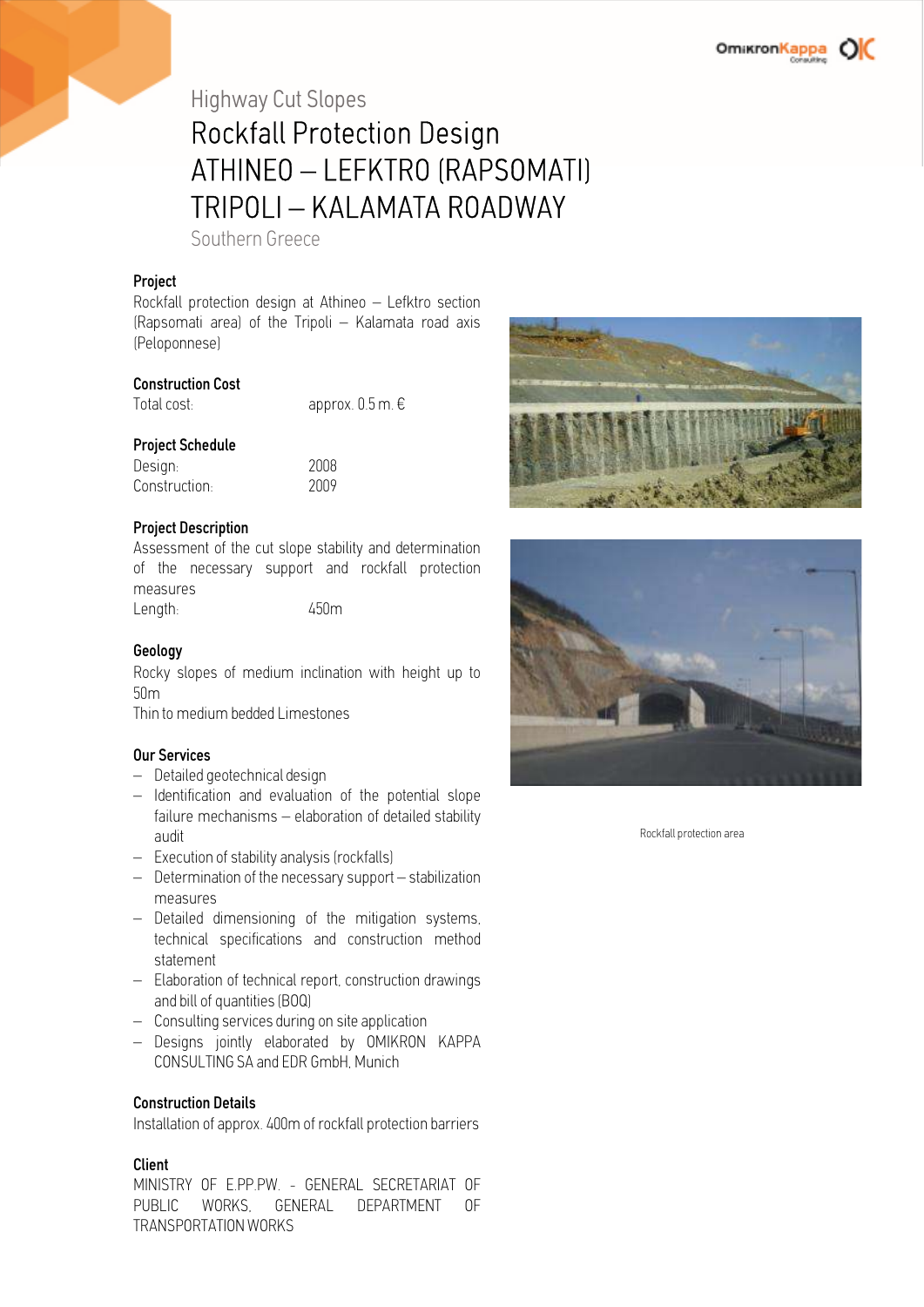### Slopes Rehabilitation Rapsomati Tunnel of Road Axis Tripoli - Kalamata

Southern Greece

#### Project

Rehabilitation of existing open cut slopes of the highway

#### Construction Cost

Total cost: approx. € 0,9 m.

#### Project Schedule

| Design:       | 2005          |
|---------------|---------------|
| Construction: | $2005 - 2006$ |

#### Project Description

- Rehabilitation of failures in the slopes of open cuts in a highway section of approx. 3km length
- One-sided and two-sided open cuts constructed from a previous contractor with medium uniformly gradient 2:3 and fluctuant height from 1m up to 10m, which were appearing serious hydraulic mining problems, surface erosions and failures of small depth

#### Geology

Marls of clay and consistence and sand marls Alluvial

#### Our Services

- Detailed geotechnical design
- Identification and registration of the slopes problems
- Execution of stability back-up analyses for the assessment of the geotechnical engineering characteristics of soils
- Assessment of the necessary earth works interventions for the rehabilitation of failures
- Assessment of flood protection and anti-corrosion measures
- Construction drawings
- Bill of Quantities, Budget

#### Construction Details

- Installation of loose material of the existing failures with granular crust material
- Installation of 3-D Geogrids ENKAMAT type for the anti - corrosion slopes protection
- Turf grass planting over the slopes surface
- Planting of small trees
- Installation of drainage wholes at the foot of the slope
- Construction of drainage trenches over the slopes crown



Open cut slopes view prior to rehabilitation



Open cut slopes view after rehabilitation

Client J/V KASTOR S.A. – ELTER S.A.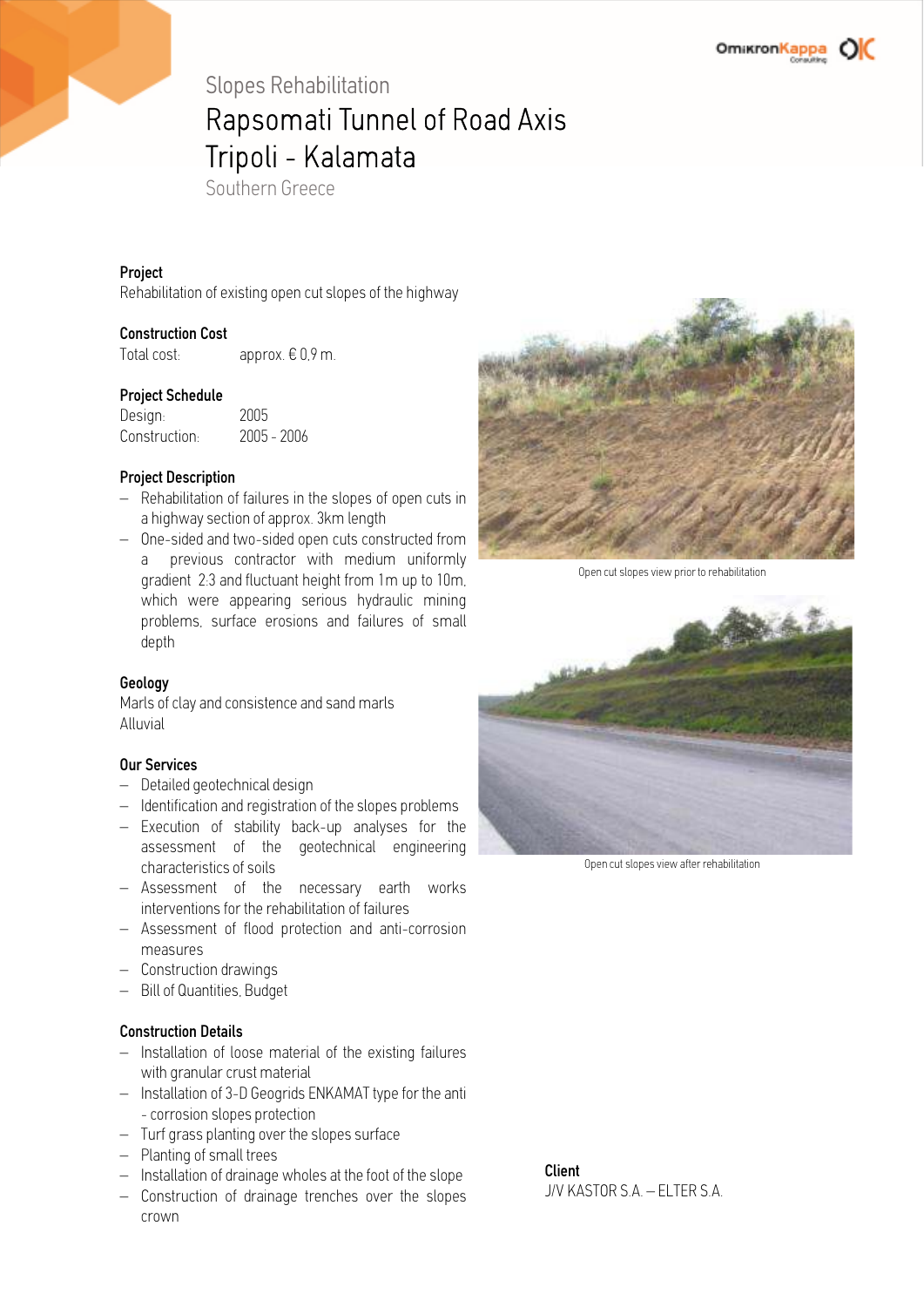## Open Cuts Rapsomati Tunnel of Road Axis Tripoli - Kalamata

South Greece

#### **Project**

Highway general excavation works

#### Construction Cost

Total cost: approx. € 1,5 m.

#### Project Schedule

Design: 2005 Construction:

#### Project Description

- Permanent one-sided and two-sided slopes of the uturn road in the entrance of Rapsomati tunnel Length of open cut: 314m Max. height: 25m Modulation of left open cut slopes in 1 slope with gradient 1:1 (height: width) Modulation of right open cut slopes in 2 slopes with gradient 2:1 and intermediate benches One-sided open cut slope of the open road in the area
- of the exit of Rapsomati tunnel Length: 60m Max. height: 37m Slope modulation in 4 open cut slopes with gradient 2:1 with intermediate benches, 4m width

#### **Geology**

Thin-bedded medium-bedded limestones Intercalations of clayey schists, red pelites and limestones

#### Our Services

- Detailed geotechnical design
- Execution of geotechnical investigation program
- Assessment of design geotechnical parameters
- Geometric project design
- Execution analysis of slopes stability
- Technical report
- Bill of Quantities, Budget



Open cut area view in Rapsomati tunnel exit



Open cut typical cross section

#### Construction Details

- Installation of fully grounded rockbolts in combination with reinforced connecting beams
- Installation of prestressed anchors on the slopes at the area of the exit of the Rapsomati tunnel
- Surface protection of permanent slope with GEOBRUGG grids, TECCO G65 type
- Construction of perimetrical drainage trenches and drainage wholes
- Planting of small trees

#### Client

J/V KASTOR S.A. – ELTER S.A.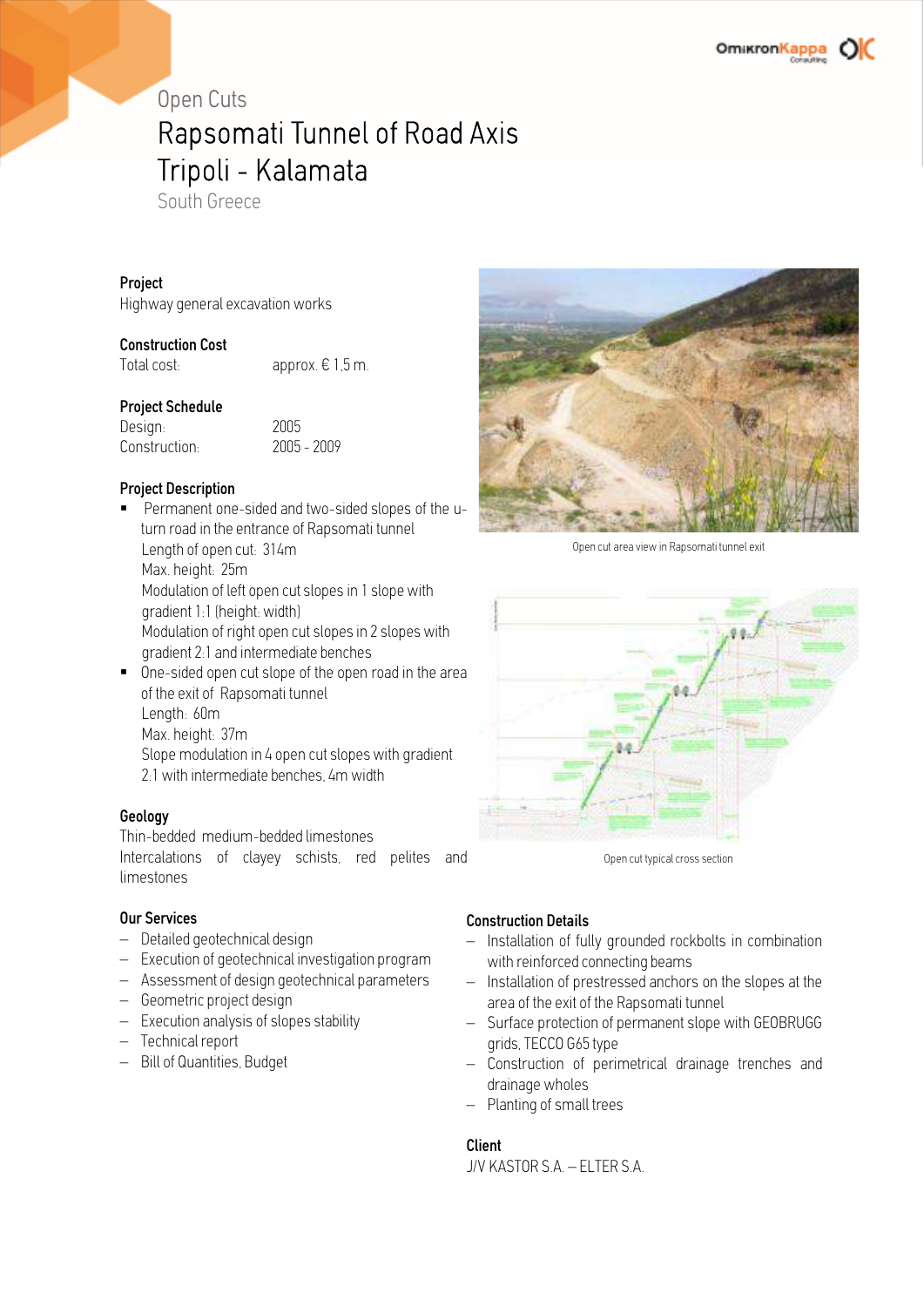## Embankments Rapsomati Tunnel of Road Axis Tripoli - Kalamata

South Greece

#### Project

Highway embankments

#### Construction Cost

Total cost:  $approx. \in 1.6$  m

#### Project Schedule

Design: 2005 Construction: 2005 - 2006

#### Project Description

- One-sided and two-sided embankments of highway Length: 380m Max. height: 12m Crown width: 31m Modulation of the embankment in 1 slope with gradient 2:3 (height: width) • Widening of the existing embankment due to the
- construction of Megalopoli interchange Length: 820m Max. height: 7m Modulation of the embankment in 1 slope with gradient 2:3 (height: width)

#### Geology

Marls and sand marls Alluvial flabellum

#### Our Services

- Detailed geotechnical design
- Geometric project design
- Check of the embankment settlements and consolidations
- Assessment of the embankment and open cut stability
- Technical description of works for the embankment construction
- Construction drawings
- Technical report
- Bill of Quantities, Budget

#### Client

J/V KASTOR S.A. – ELTER S.A.



Embankment construction works



Embankment typical cross section